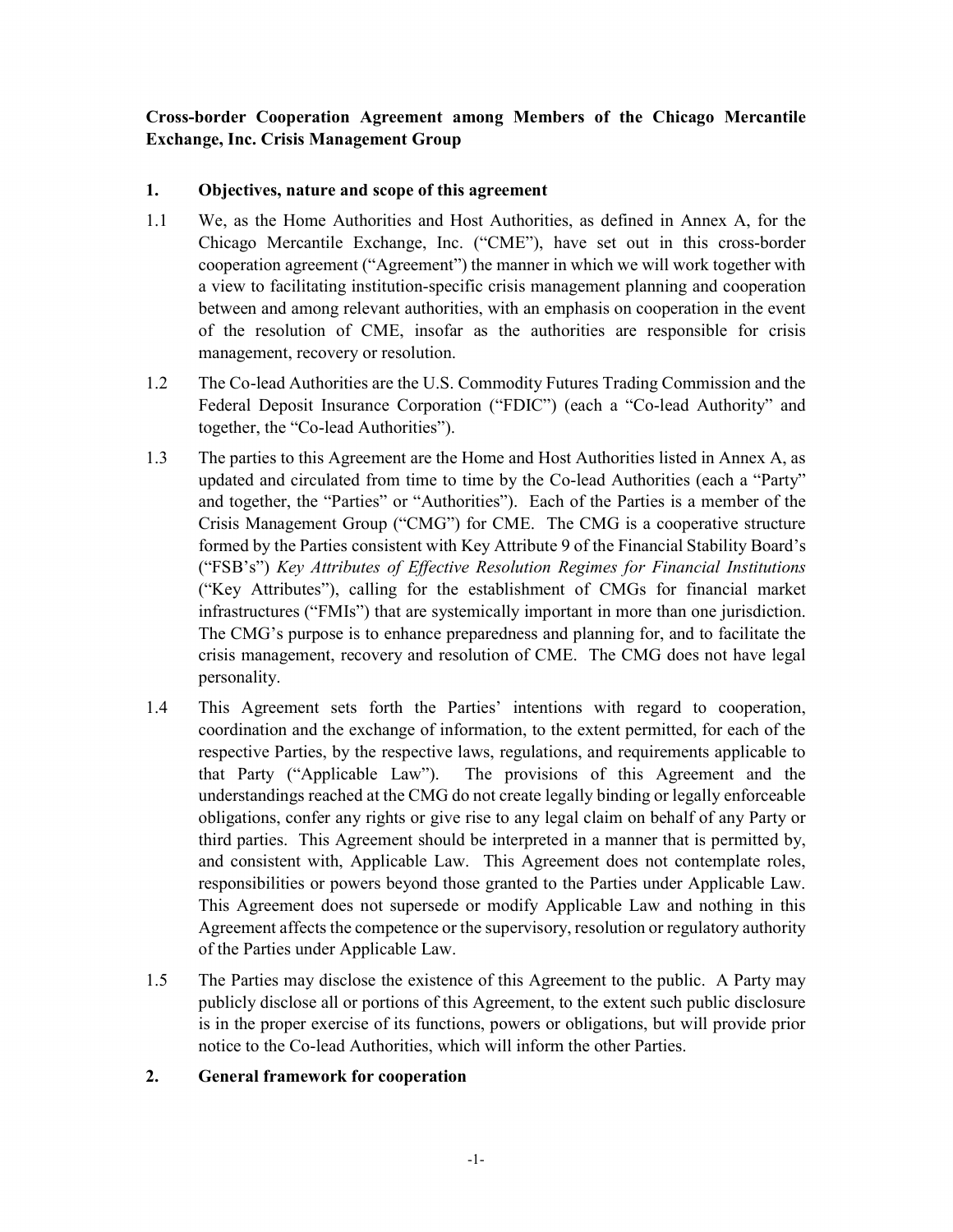- 2.1. The roles of the Parties during "business as usual" (that is, during planning for recovery and resolution) and "in crisis" with respect to CME are set forth herein.
- 2.2 The Parties approach to the crisis management, recovery and resolution measures that they adopt with respect to CME should be informed by: (i) the Key Attributes and the related FSB Guidance on Central Counterparty Resolution and Resolution Planning, (ii) the Bank for International Settlements' ("BIS's") Committee on Payment and Settlement Systems' and the Technical Committee of the International Organization of Securities Commissions' ("IOSCO's") Principles for Financial Market Infrastructures ("PFMI"), and (iii) the BIS's Committee on Payments and Market Infrastructures' and IOSCO's Recovery of Financial Market Infrastructures ("Recovery Guidance").

#### 3. Undertakings to cooperate

- 3.1 The Parties will cooperate in the recovery and resolution planning process and, subject to paragraphs 6.2 through 6.6 of this Agreement, will share relevant information to the extent permitted by Applicable Law, including information relating to the recovery and resolution planning process such as the resolution plan developed by the FDIC for CME (the "CME Resolution Plan"). To prepare for coordinated resolution of the activities of CME, the Parties also will endeavor to share, where appropriate and to the extent permitted by Applicable Law, relevant information relating to the recovery and resolution planning process for CME or its affiliates and providers of critical systems or services to CME or its affiliates in their respective jurisdictions. As the CME Resolution Plan is refined, the Parties may identify steps necessary to implement the resolution strategy, potential barriers to resolution, areas in which cross-border cooperation would be needed, and actions the Parties might consider taking to facilitate identified strategies.
- 3.2 To the extent consistent with Applicable Law, the Parties will endeavor to work to develop, and if necessary, implement CME resolution options that are aimed at pursuing financial stability and the continuity of CME's critical functions without exposing taxpayers to losses. In doing so, the Parties will duly consider the potential impact of their resolution actions on the financial stability of other jurisdictions.
- 3.3 The Parties, at a sufficiently senior level, through representation in the CMG, may participate in reviewing the overall resolution strategy for CME and may provide input on the development and maintenance of the CME Resolution Plan.
- 3.4 The Parties may engage in periodic table top simulation or scenario exercises within the CMG in order to assess the viability of the CME Resolution Plan to help prepare for a coordinated resolution of CME.
- 3.5 The Parties may use the results of the Resolvability Assessment referred to in subparagraph 4.1(ii) below to inform the resolution planning process.
- 3.6 The Parties acknowledge that:
	- (i) A review of the substantive resolution strategy set forth in the CME Resolution Plan by appropriate senior officials of the Home Authorities and Host Authorities should occur at least annually; and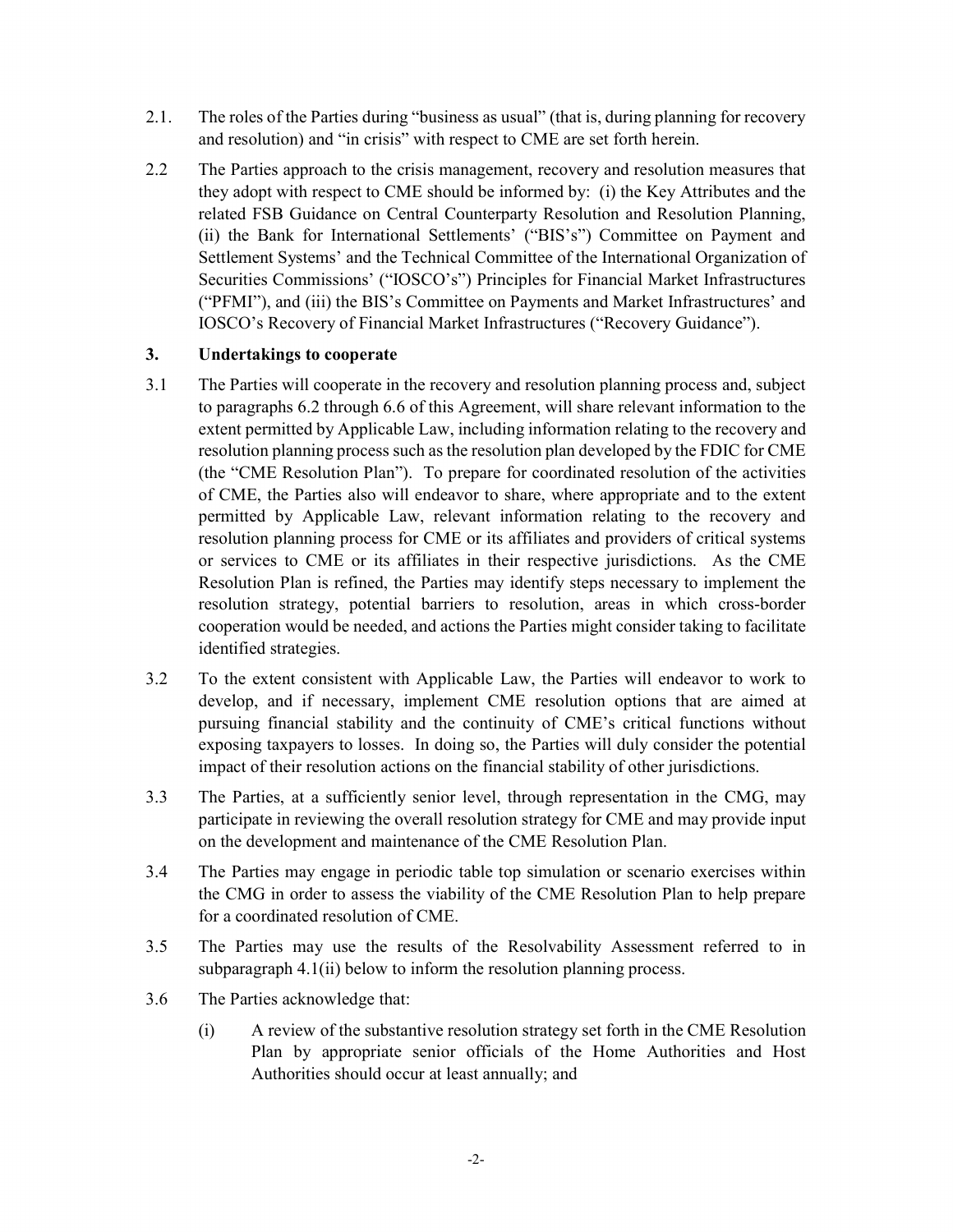- (ii) Appropriate senior officials of the Home Authorities and Host Authorities should review the operational aspects of the CME Resolution Plan at least annually.
- 3.7 Subject to Applicable Law, the Parties will endeavor to inform each other of material and relevant changes to their respective crisis management or resolution frameworks.

## 4. Home Authorities' undertakings

- 4.1 The appropriate Home Authorities<sup>1</sup> will:
	- (i) Facilitate and chair meetings of the CMG;
	- (ii) With the benefit of the input of the other Parties: (a) perform an assessment of the resolvability of CME (the "Resolvability Assessment") considering the guidance set forth in the Key Attributes Resolvability Assessments Annex, and (b) identify actions that the Home Authorities, the Host Authorities, or CME may need to take to improve the resolvability of CME;
	- (iii) Lead the discussions of relevant information related to the recovery plan developed by CME (the "CME Recovery Plan") within the CMG;
	- (iv) Create and ultimately maintain the CME Resolution Plan, considering the impact of CME and its resolution on the financial stability of other jurisdictions;
	- (v) Lead the discussions of the CME Resolution Plan and the review of relevant recovery plan information within the CMG, with the benefit of the input of the other Parties;
	- (vi) To the extent permitted by Applicable Law, endeavor to alert other Parties without undue delay, so as to allow practical cooperation, if CME encounters material difficulties, takes recovery actions, or if it becomes apparent that CME is likely to enter the applicable resolution regime;
	- (vii) Take into account the overall effect of their actions with respect to CME on financial stability in other relevant jurisdictions and, where possible and feasible and consistent with Applicable Law, endeavor to avoid taking actions that reasonably could be expected to trigger instability in CME or in the financial system of one or more relevant jurisdictions; and
	- (viii) Where possible and feasible and to the extent permitted by Applicable Law, work with the other Parties towards a coordinated resolution of CME with the aim of maintaining financial stability and the continuity of the critical functions of CME without exposing taxpayers to losses.

#### 5. Host Authorities' undertakings

- 5.1 Each Host Authority will:
	- (i) Participate, at a sufficiently senior level, at meetings of the CMG;

<sup>&</sup>lt;sup>1</sup> With respect to the actions identified in subparagraphs 4.1(i) through (vi), the appropriate Home Authorities will be one or both of the Co-lead Authorities.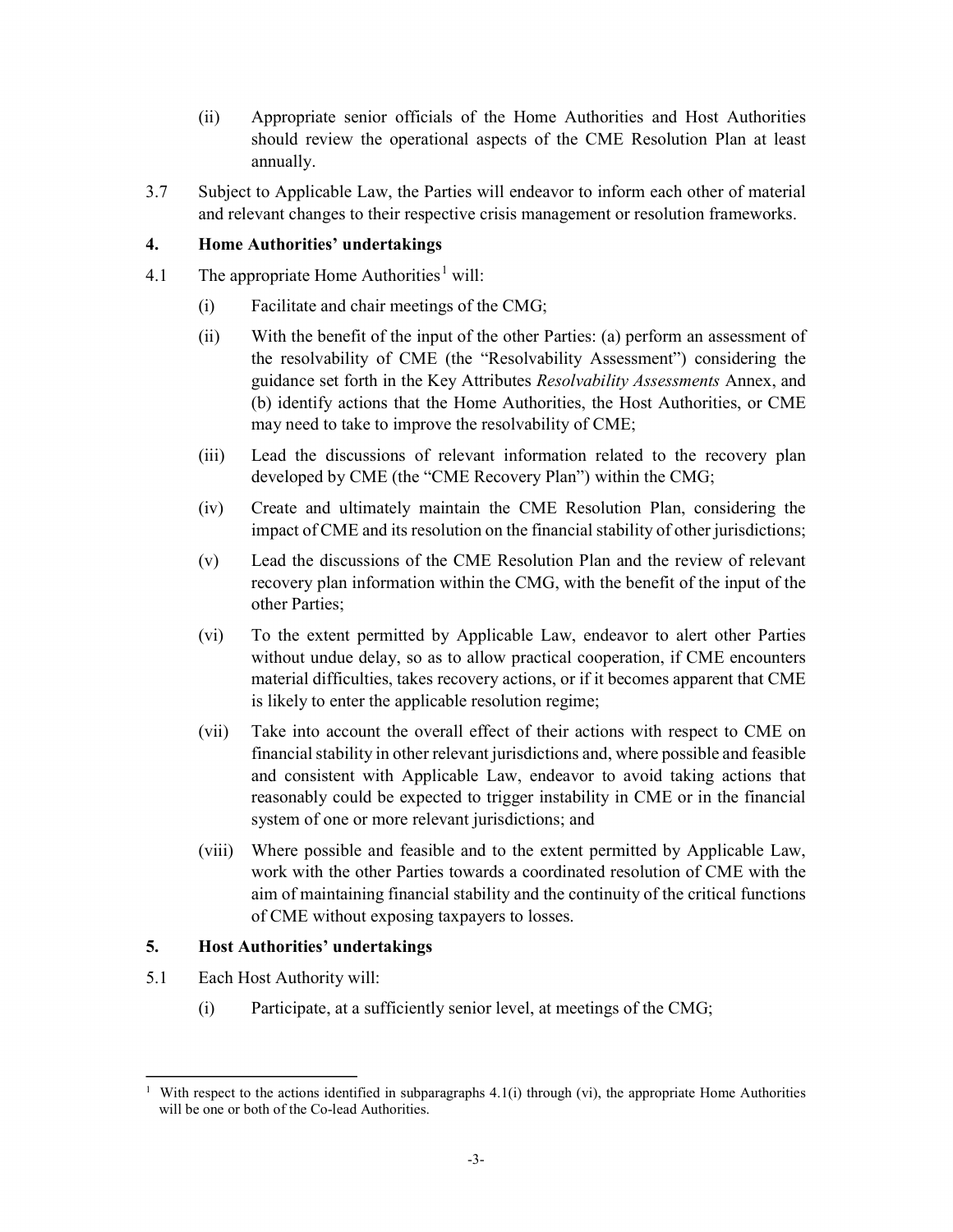- (ii) Provide input into the development and maintenance of the CME Resolution Plan;
- (iii) To the extent consistent with Applicable Law, coordinate with the other Parties the implementation of the actions set out in the CME Resolution Plan;
- (iv) To the extent permitted by Applicable Law, alert the Home Authorities without undue delay if a CME affiliate or provider of critical systems or services to CME or its affiliates encounters material difficulties or if it becomes apparent that such entity is likely to enter the Host Authority's resolution regime; and
- (v) Where possible and feasible, work with the other Parties towards the coordinated resolution of CME with the aim of maintaining financial stability and the continuity of the critical functions of CME without exposing taxpayers to losses.
- 5.2 Each Host Authority will endeavor not to pre-empt resolution actions by the Home Authorities while reserving the right to act on its own initiative if necessary to achieve domestic stability in the absence of effective action by the Home Authorities.

#### 6. Cooperation mechanisms and information sharing framework

- 6.1 The Parties will meet at least annually and may hold additional meetings if necessary to address emergency situations or if requested by the Parties. Requests for additional meetings should be addressed to the Co-lead Authorities and should specify the purpose of the meeting.
- 6.2 To the extent permitted by Applicable Law, the Parties intend to exchange information on their resolution regimes, the operations of CME in the jurisdictions of the Parties, and such other information relevant to the recovery and resolution planning and implementation process as provided in this Agreement. During an emergency situation, information exchanges may increase in frequency and level of detail based on the specific circumstances and consistent with the provisions of this Agreement.
- 6.3 The Co-lead Authorities will coordinate information sharing in connection with regular and ad hoc CMG meetings. The Parties will maintain up-to-date contact lists, which will include contact details for key senior and working-level staff, and the Co-lead Authorities will maintain and facilitate access to those lists by all Parties. This contact list should be used for all notices under this Agreement. The Parties intend to agree on multiple means of telecommunications  $(e.g.,)$  electronic correspondence, conference calls) to facilitate rapid and effective communication sharing and communication among the Parties.
- 6.4 To the extent permitted by Applicable Law, the Parties may, from time to time, share confidential (i.e., non-public), proprietary or supervisory information (including, but not limited to, the Resolvability Assessments, the CME Recovery Plan, the CME Resolution Plan, other recovery or resolution strategies or plans, and information regarding the members of CME) ("Confidential Information"). To the extent that any Party's authority permits the sharing of Confidential Information only upon request, any requests for Confidential Information to such Party will be made in writing, to the extent practicable in the situation. Such request should state why the information is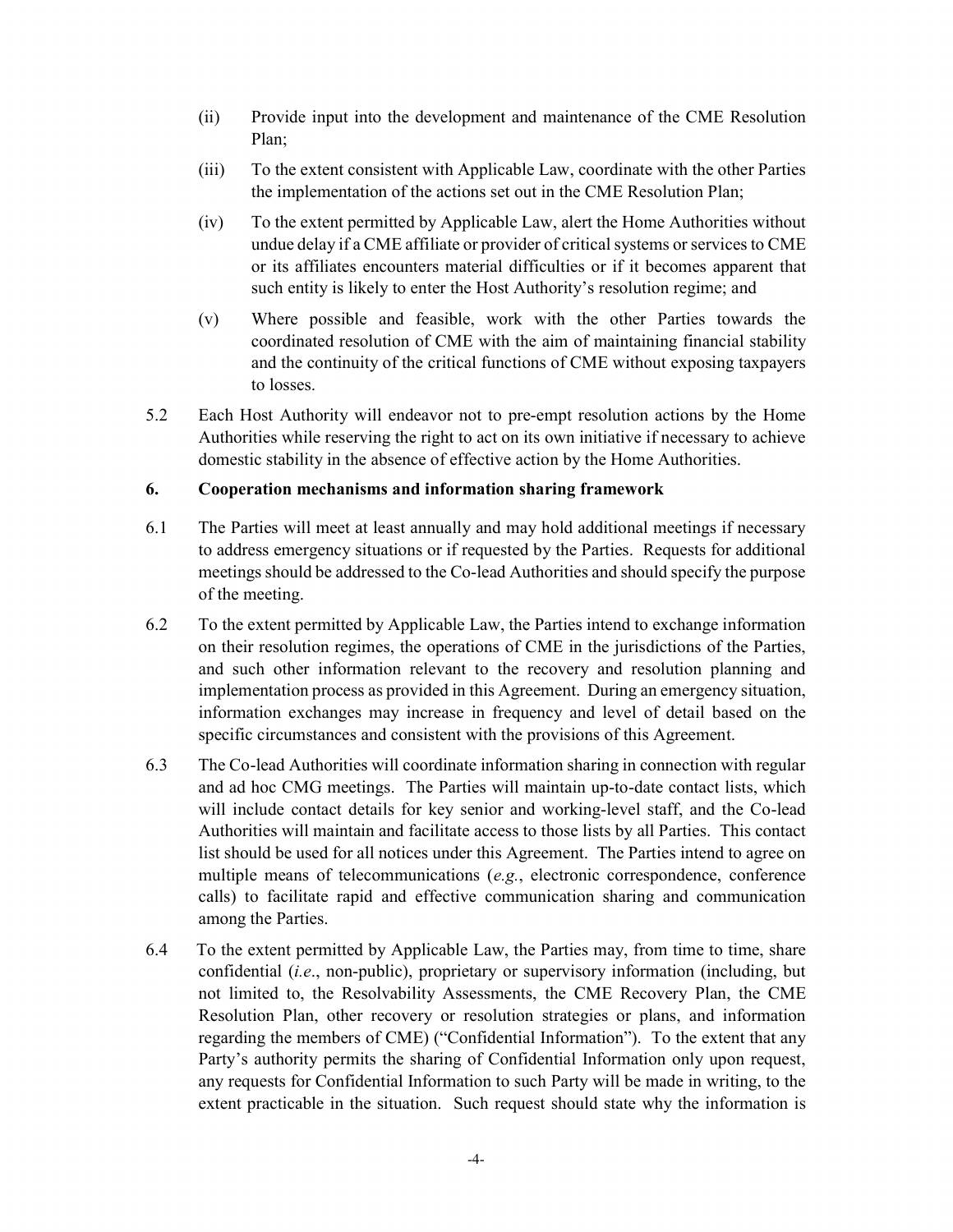being requested and confirm that it will be used, and its confidentiality maintained pursuant to paragraphs 6.5 and 6.6.

- 6.5 Each Party receiving any Confidential Information pursuant to this Agreement (a "Receiving Party") from another Party will use the Confidential Information only for lawful purposes related to that Party's financial stability, safety and soundness, supervisory or regulatory functions, including recovery and resolution planning and crisis management. In addition, each Receiving Party will hold confidential all such Confidential Information to the extent permitted by Applicable Law and will not disclose any of it other than as necessary to carry out its lawful responsibilities and as consistent with the following limitations:
	- (i) Except as provided below in subparagraphs (ii) and (iii), before a Receiving Party discloses any Confidential Information received pursuant to this Agreement to any other person, including any other Party or a governmental entity that is not a signatory to this Agreement, the Receiving Party seeking to disclose such Confidential Information will request and obtain prior written consent from the Party that produced or provided the Confidential Information (the "Producing Party").
	- (ii) Where Confidential Information is produced or provided by a Producing Party to a subset of or all other Parties, those Receiving Parties may share such Confidential Information amongst themselves without the consent of the Producing Party, but such Confidential Information may not be shared with any other Party without the prior written consent of the Producing Party.
	- (iii) In the event that a Receiving Party is required by Applicable Law or legal process, including a legally enforceable demand, to disclose Confidential Information, it will, to the extent permitted by Applicable Law, inform the Producing Party about such possible compelled disclosure in advance of sharing such Confidential Information. If the Producing Party does not consent to such disclosure, the Receiving Party will take reasonable steps, to the extent permitted by Applicable Law, to resist disclosure, including by asserting all appropriate legal exemptions or privileges that may be available to challenge the requirement or demand to disclose Confidential Information.
	- (iv) Subject to the foregoing, access to Confidential Information by each Receiving Party should be restricted to those staff members who have a bona fide need for access to such information in connection with the Receiving Party's lawful activities, and Confidential Information should be handled carefully and appropriately in the manner applicable to similar information in that Receiving Party's jurisdiction.
	- (v) The Parties acknowledge that a Party's inability or failure to comply with the foregoing limitations may result in that Party having limited or no access to Confidential Information in the future.
	- (vi) The provision of, or request for, information under this Agreement may be denied on grounds of public interest or national security, or when disclosure would interfere with an ongoing investigation.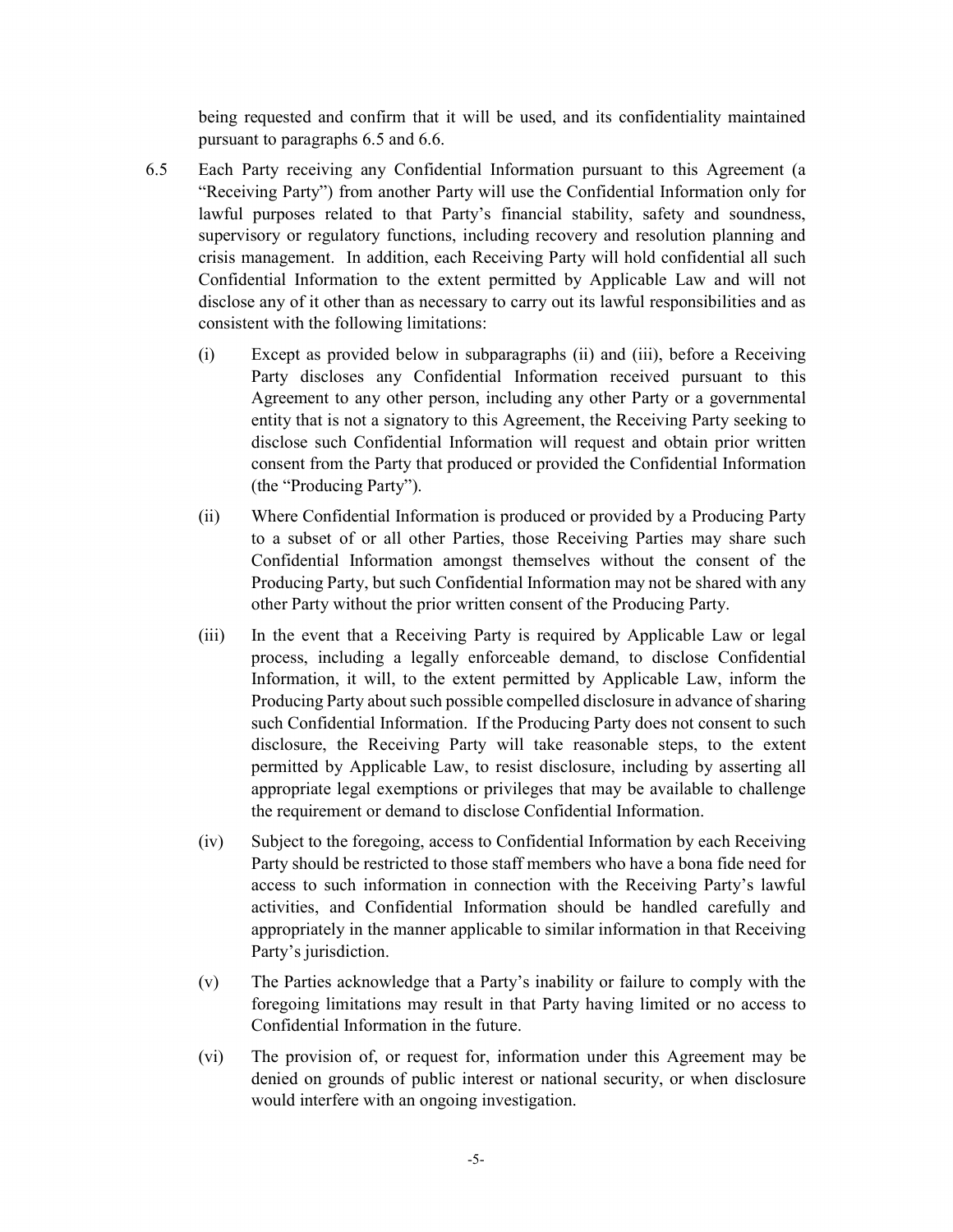6.6 No privileges or confidentiality associated with information provided by any Party are waived as a result of sharing information as contemplated by this Agreement.

#### 7. Cross-border implementation of resolution measures

- 7.1 The Parties will work together to develop a process for evaluating the application of potential resolution options and processes for CME.
- 7.2 The Parties will endeavor to ensure that any resolution plans that are maintained for any CME affiliate or provider of critical systems or services to CME or its affiliates consider the interaction with the CME Resolution Plan. To the extent practicable and consistent with its mandate, each Party should take into account the overall effect of the plan for which they have responsibility, including the CME Resolution Plan, on CME and its affiliates and on financial stability in the jurisdictions concerned.
- 7.3 While it is recognized that each Party must operate within the framework of Applicable Law, each Party will work together with the other Parties to identify and, to the extent possible and feasible, to address the legal and operational impediments to effective cross-border implementation of resolution actions with regard to CME under the applicable legal and operational frameworks related to crisis management, recovery and resolution in such Party's jurisdiction.
- 7.4 In the event of the resolution of CME, the Parties will maintain open communication channels and coordinate with each other, to the extent permitted by Applicable Law, to promote, as appropriate, consistency of external communications both leading up to, at the time of, and for whatever period is necessary following resolution.

## 8. Additional provisions

- 8.1 Any Party may terminate its participation in this Agreement upon written notice to the other Parties, provided, however, that upon such termination, the Agreement will continue to apply between the remaining Parties. The confidentiality provisions set forth in paragraphs 6.5 and 6.6 of this Agreement will continue to apply to all Confidential Information in the possession of any Party even if such Party ceases to be a Party to this Agreement, by way of termination or otherwise.
- 8.2 Except as otherwise provided in paragraph 8, any modification to this Agreement (other than a change in the Parties to the Agreement) will be agreed to in writing by all Parties.
- 8.3 The Co-lead Authorities may enter into discussions with other authorities with a view to their joining the CMG and becoming party to this Agreement. The Co-lead Authorities will consult with current CMG members and, upon receiving the written consent of current CMG members, may add an authority as a new CMG member upon such authority's execution of an accession. Promptly following such execution, the accession and revised Annex A will be circulated to all CMG members.
- 8.4 The Parties may have existing bilateral or multilateral arrangements or may execute bilateral or multilateral arrangements in the future. This Agreement is not intended to amend or supersede existing arrangements or limit the terms of any future arrangements.

## [SIGNATURE PAGES FOLLOW.]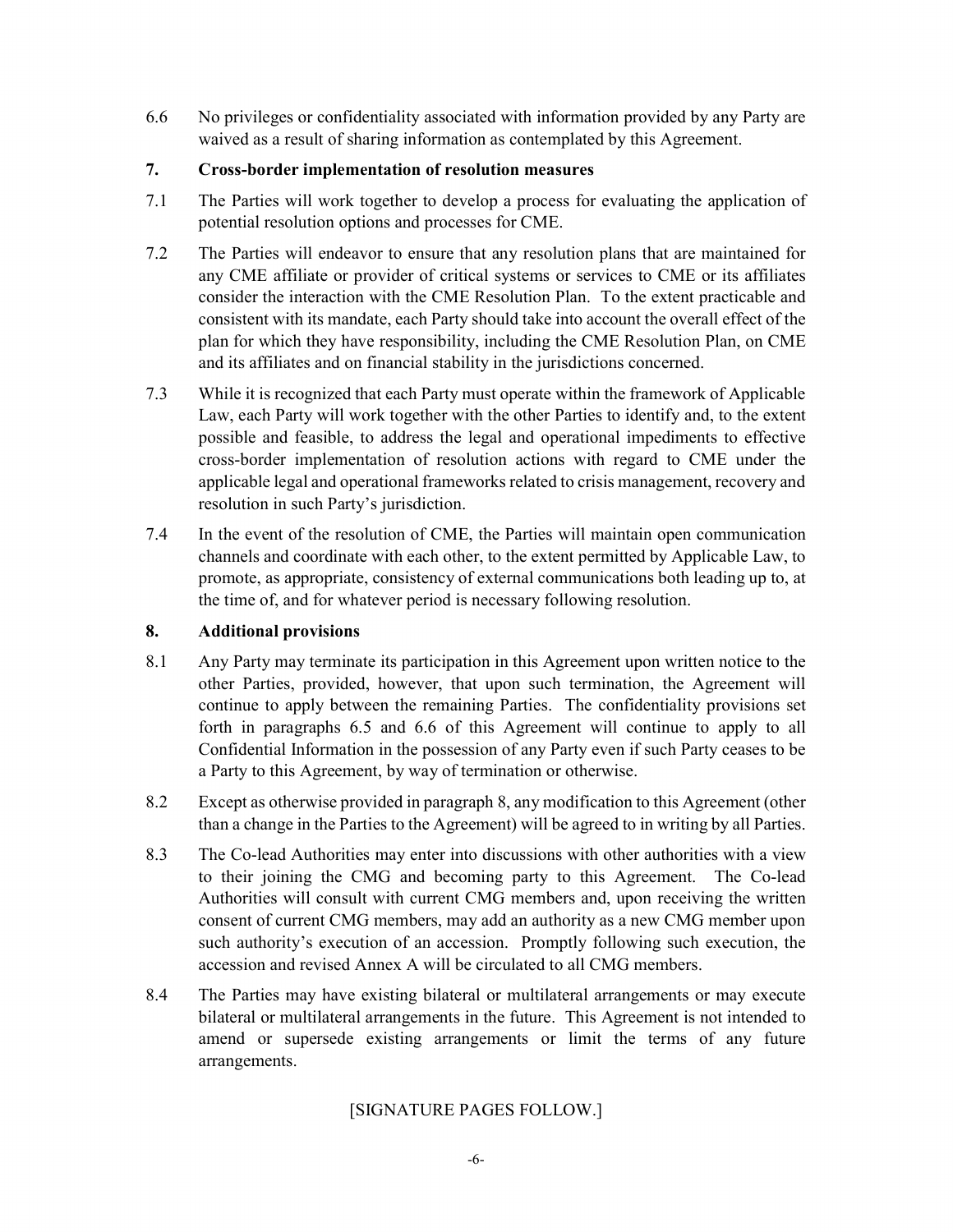This Cross-border Cooperation Agreement among Members of the Chicago Mercantile Exchange, Inc. Crisis Management Group is signed by the representatives of each Party, and will become effective with respect to such Party, as of the date written below such Party 's signature block.

U.S. Commodity Futures Trading Commission

Name: Heath P. Tarbert

Title: Chairman & Chief Executive

 $\sim$ 

Date: September 23, 2020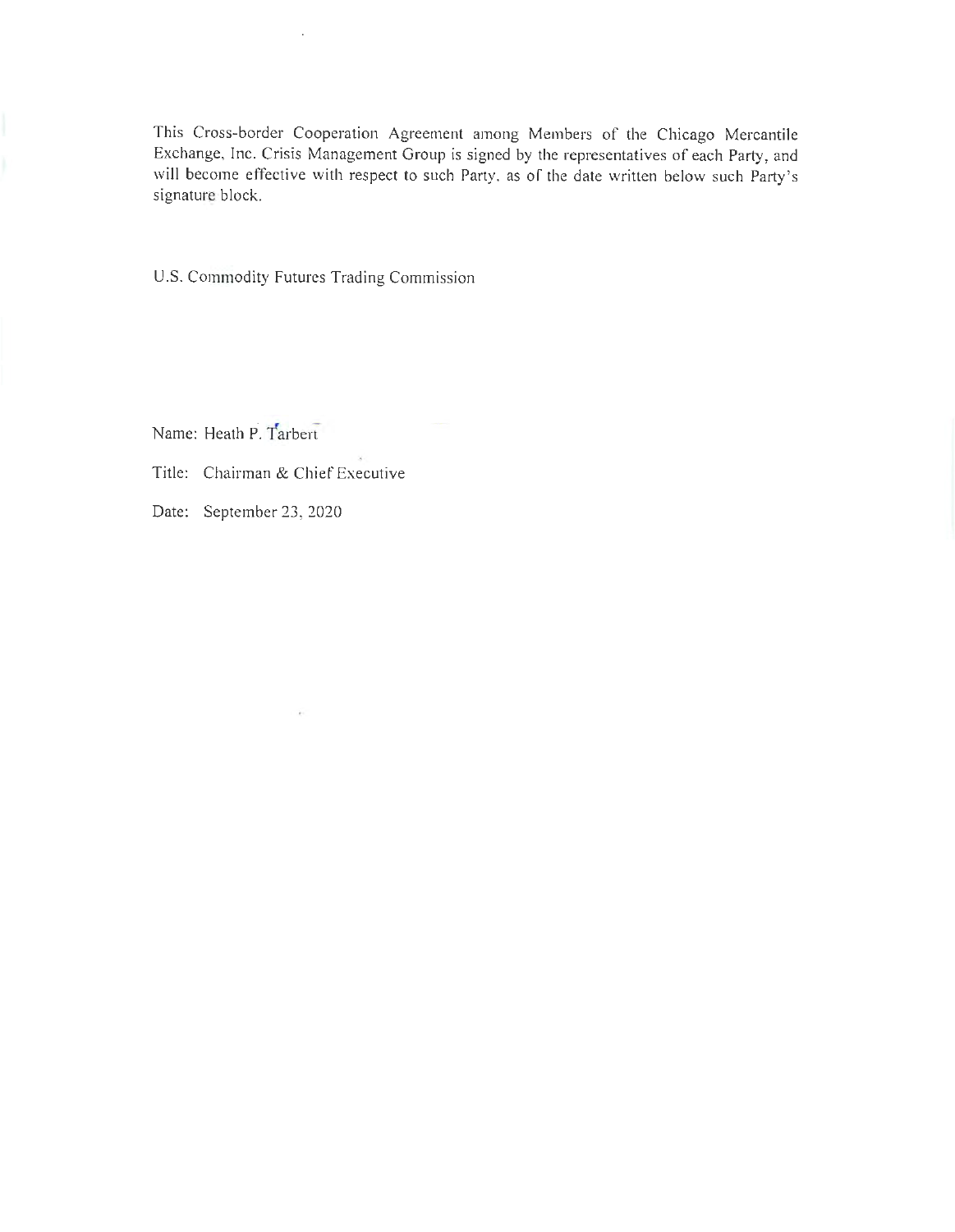Federal Deposit Insurance Corporation

Name: Ricardo R. Delfin

Title: Director, **Division** of Complex Institution Supervision & Re**solution** 

Date: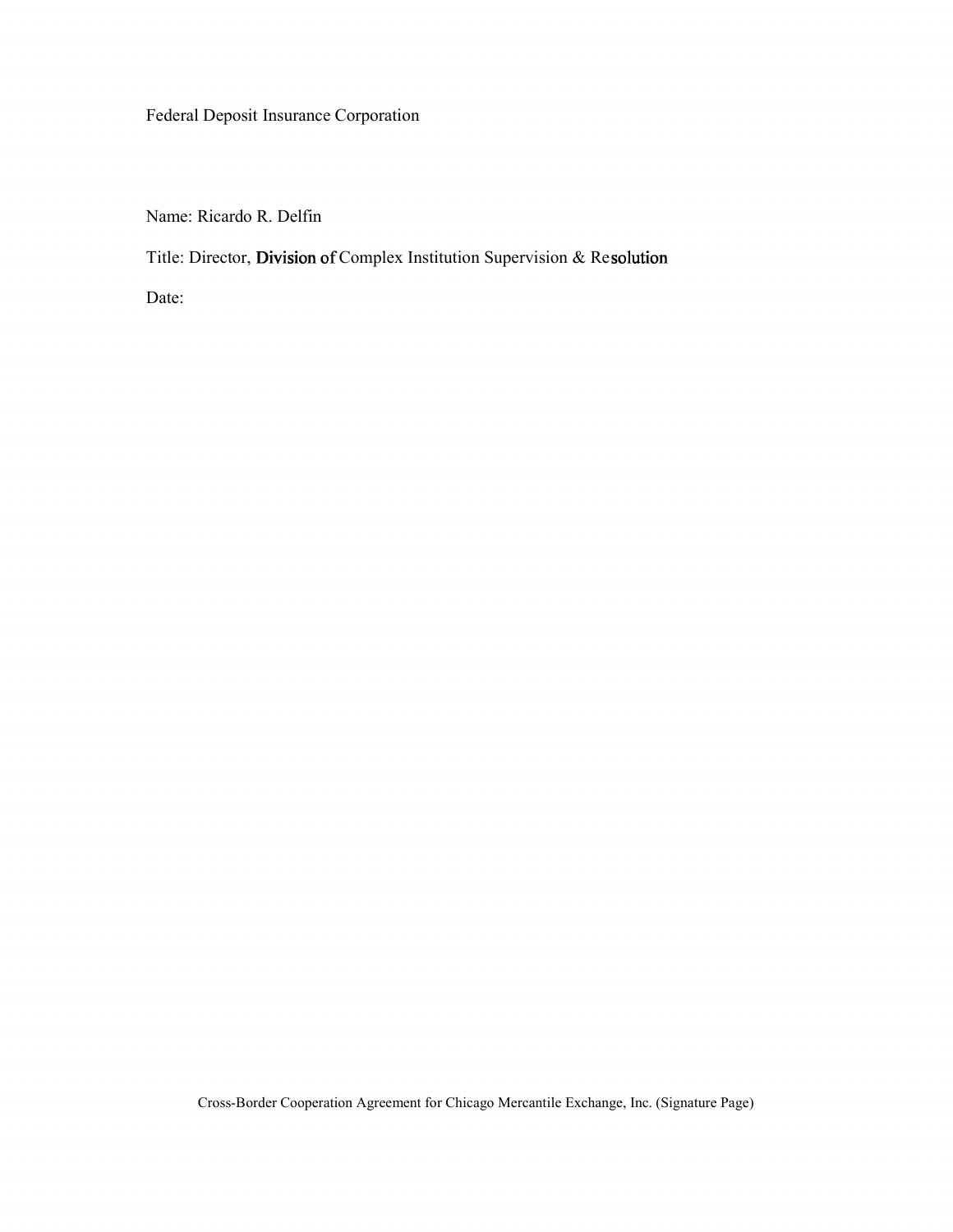# Board of Governors of the Federal Reserve System

Name: Matthew Eichner

Title: Director, Division of Reserve Bank Operations and Payment Systems

Date: 04/09/2020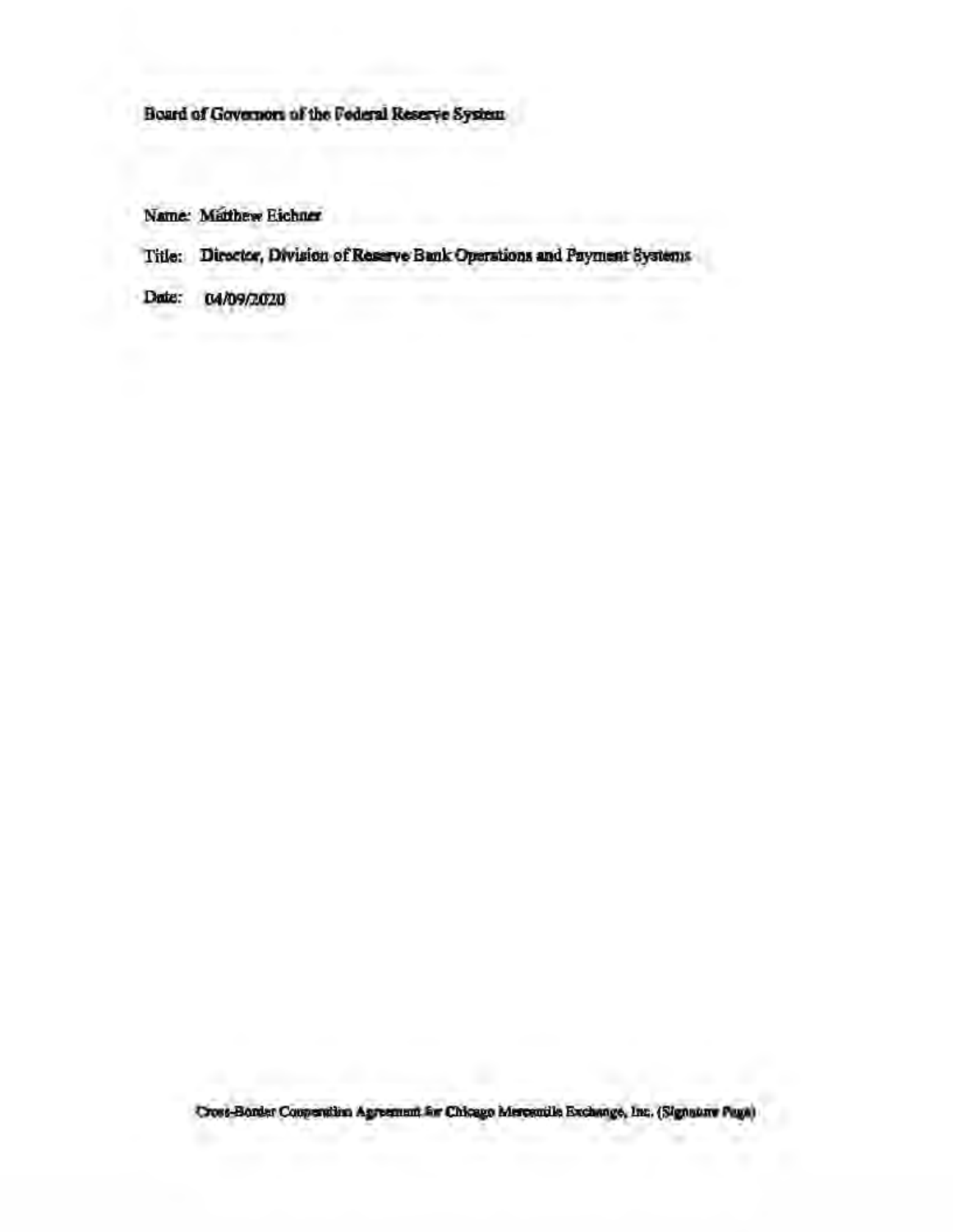European Central Bank

Name: FLONA VAN E CHELPOEL Title: OEPUTY DIRECTOR GENERAL<br>Date: 18-11-19

 $\ddot{\bullet}$ 

 $\Delta$ 

 $\cdot$  .

Cross-Border Cooperation Agreement for Chicago Mercantile Exchange, Inc. (Signature Page)

 $\hat{\boldsymbol{\beta}}$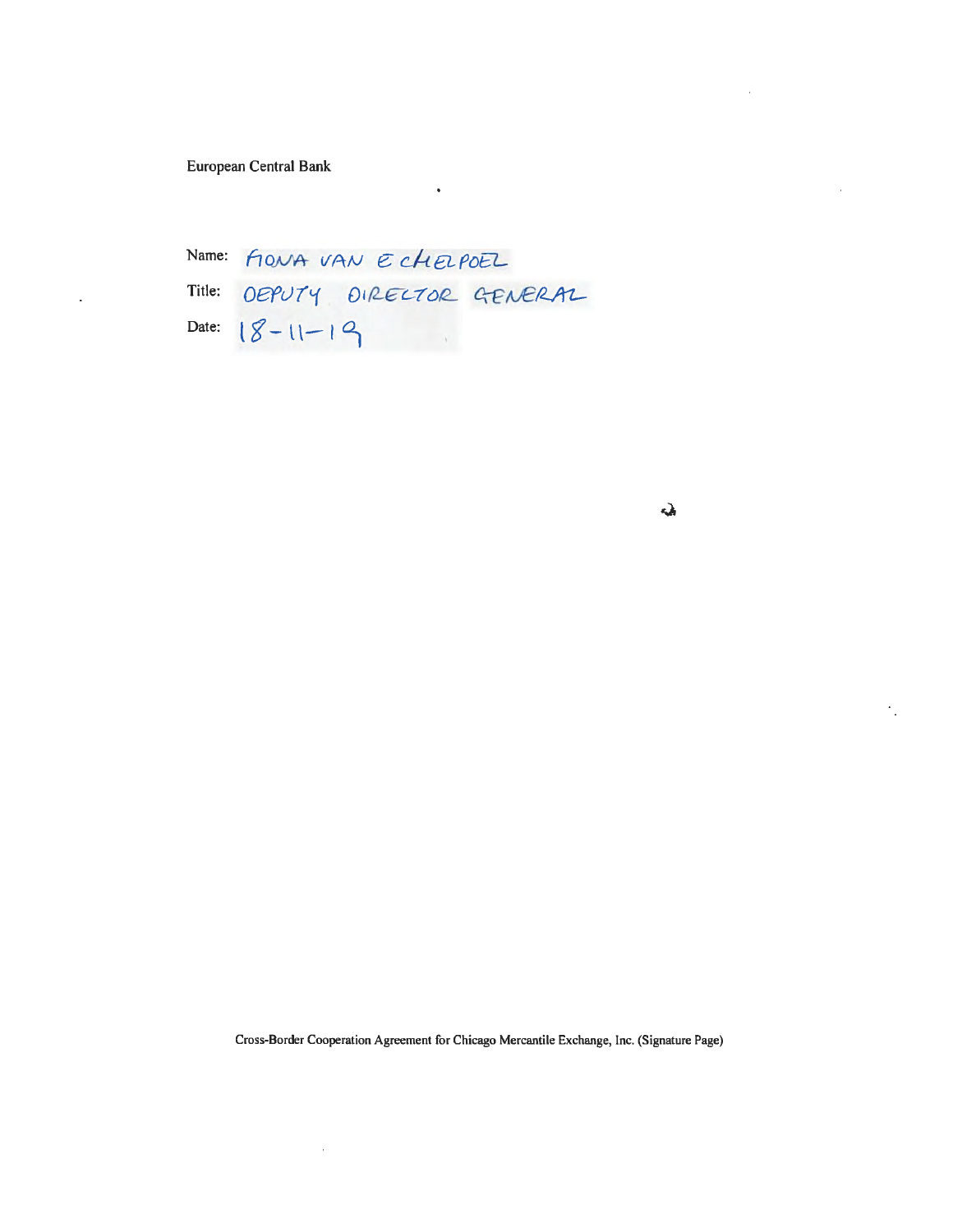Autorité Contrôle Prudentiel et de Résolution

Name: VALLAT NARIE-LORRAINE

Title: DEPUTY DIRECTOR - RESOLUTION DIRECTORATE Date: 3' April 2020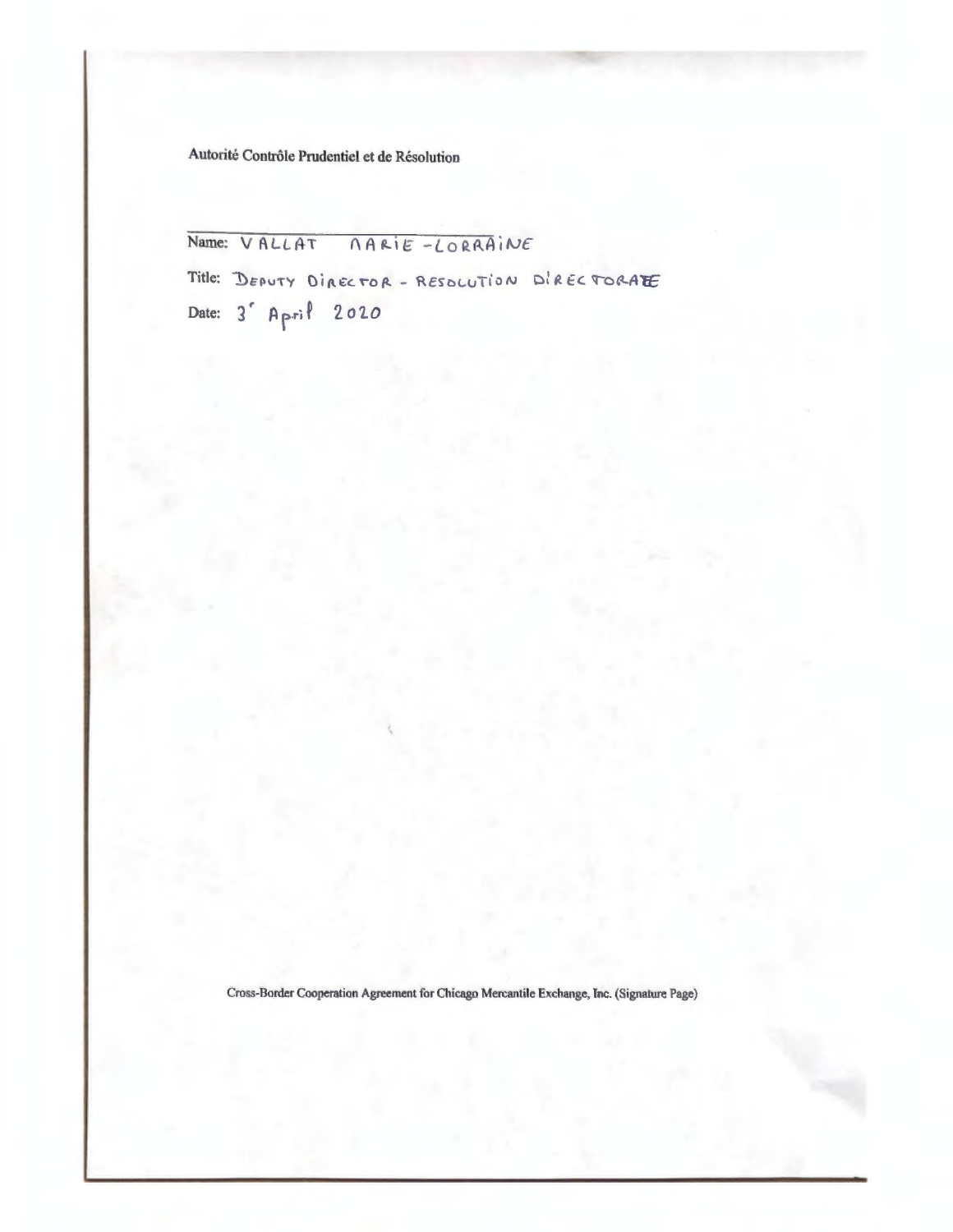Autorité des Marchés Financiers

Name: Title: Date: 31/*03*/*20* 2*0* 

Cross-Border Cooperation Agreement for Chicago Mercantile Exchange, Inc. (Signature Page)

 $\hat{\boldsymbol{\theta}}$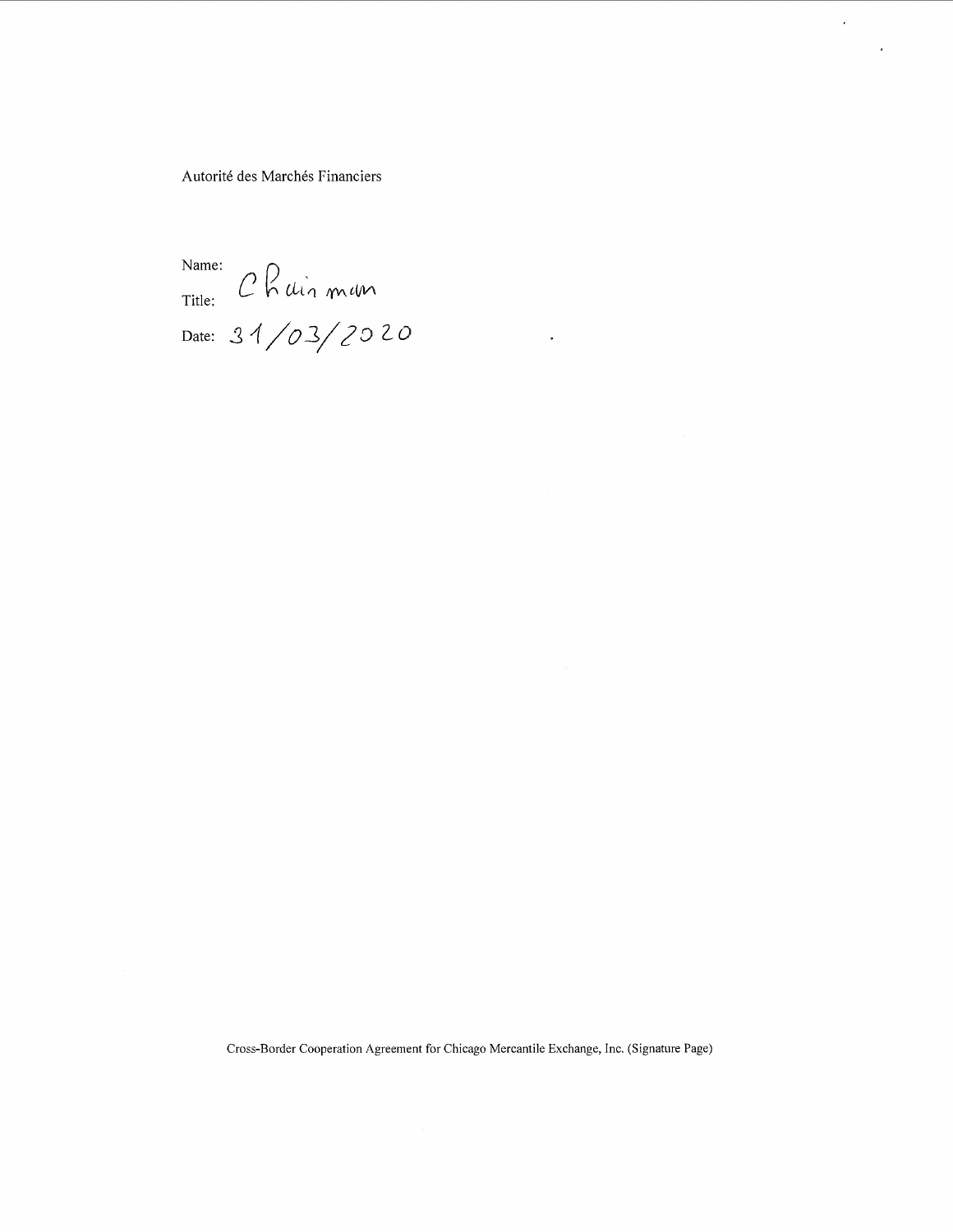Banque de France

Name: Nathalie Aufauvre

Title: Director General Financial Stability and Operations

Date: 30 March 2020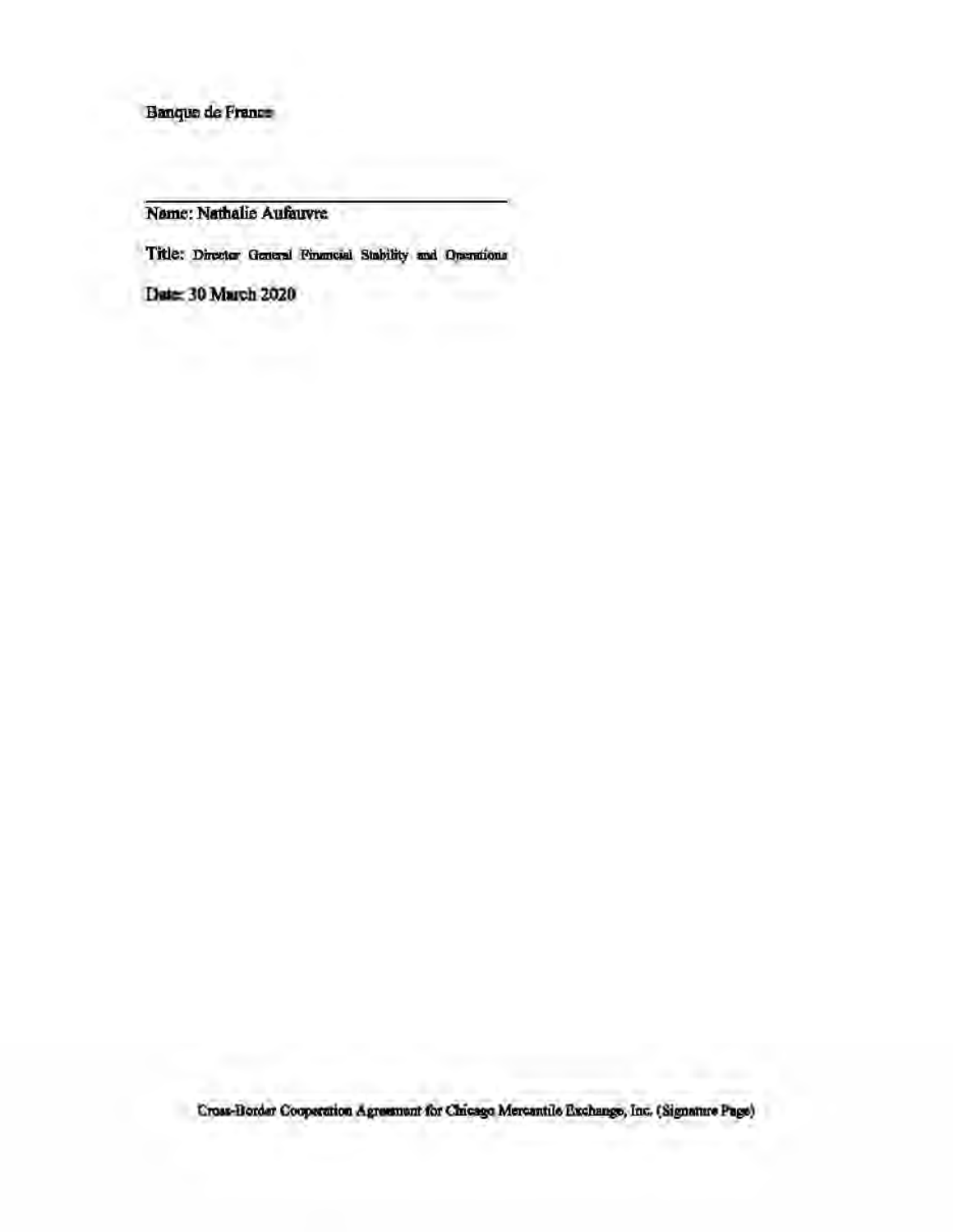Bundesanstalt für Finanzdienstleistungsaufsicht

Name: Svetlana Dimova<br>Title: Director - General Rasdution Flanning Date: Octobes 16<sup>+1</sup>, 2019

 $\mathcal{A}^{\mathcal{A}}$  and  $\mathcal{A}^{\mathcal{A}}$  and  $\mathcal{A}^{\mathcal{A}}$ 

 $\sim$ 

Cross-Border Cooperation Agreement for Chicago Mercantile Exchange, Inc. (Signature Page)

 $\sim$ 

 $\sim 10$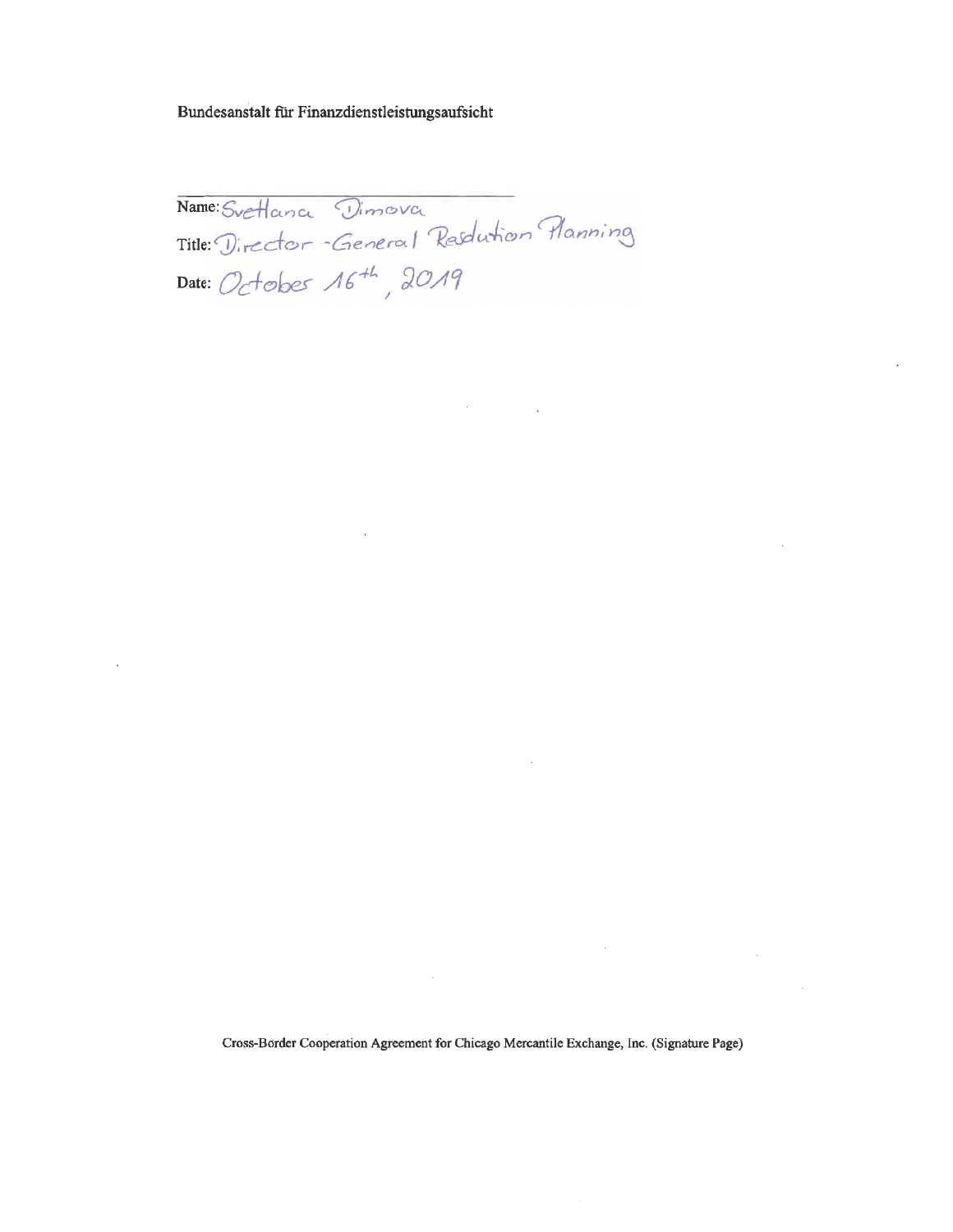Deutsche Bundesbank

Name: Jochen Metzger Matthias Schmudde

Title: Directorate General Payments and Settlements System

Date: 21.10.2019

Cross-Border Cooperation Agreement for Chicago Mercantile Exchange, Inc. (Signature Page)

 $\bar{z}$ 

 $\mathcal{A}$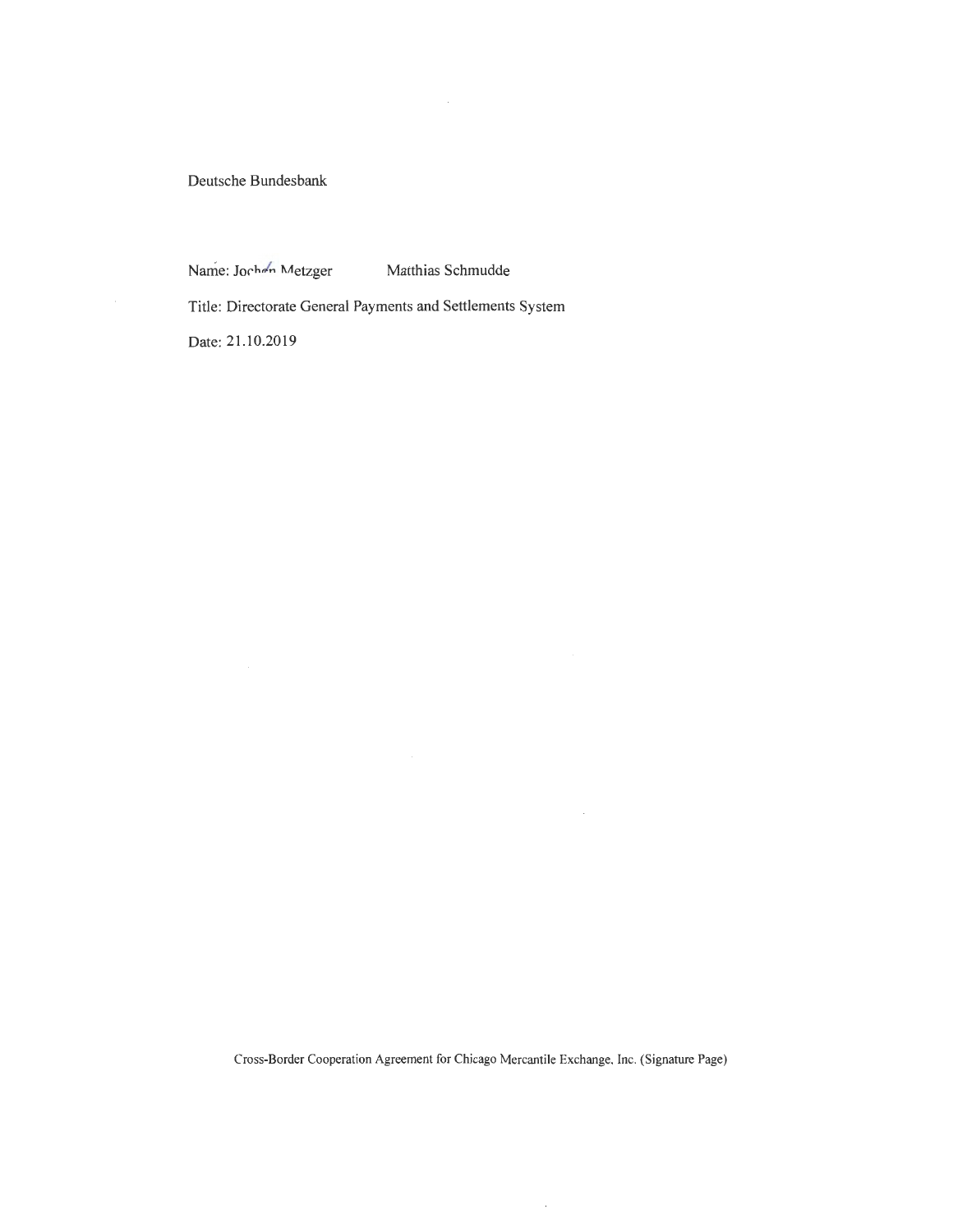Bank of Japan

Name: Takeshi Kimura<br>Title: Director-General Payment and Settlement Systems Department<br>Date: October 21, 2019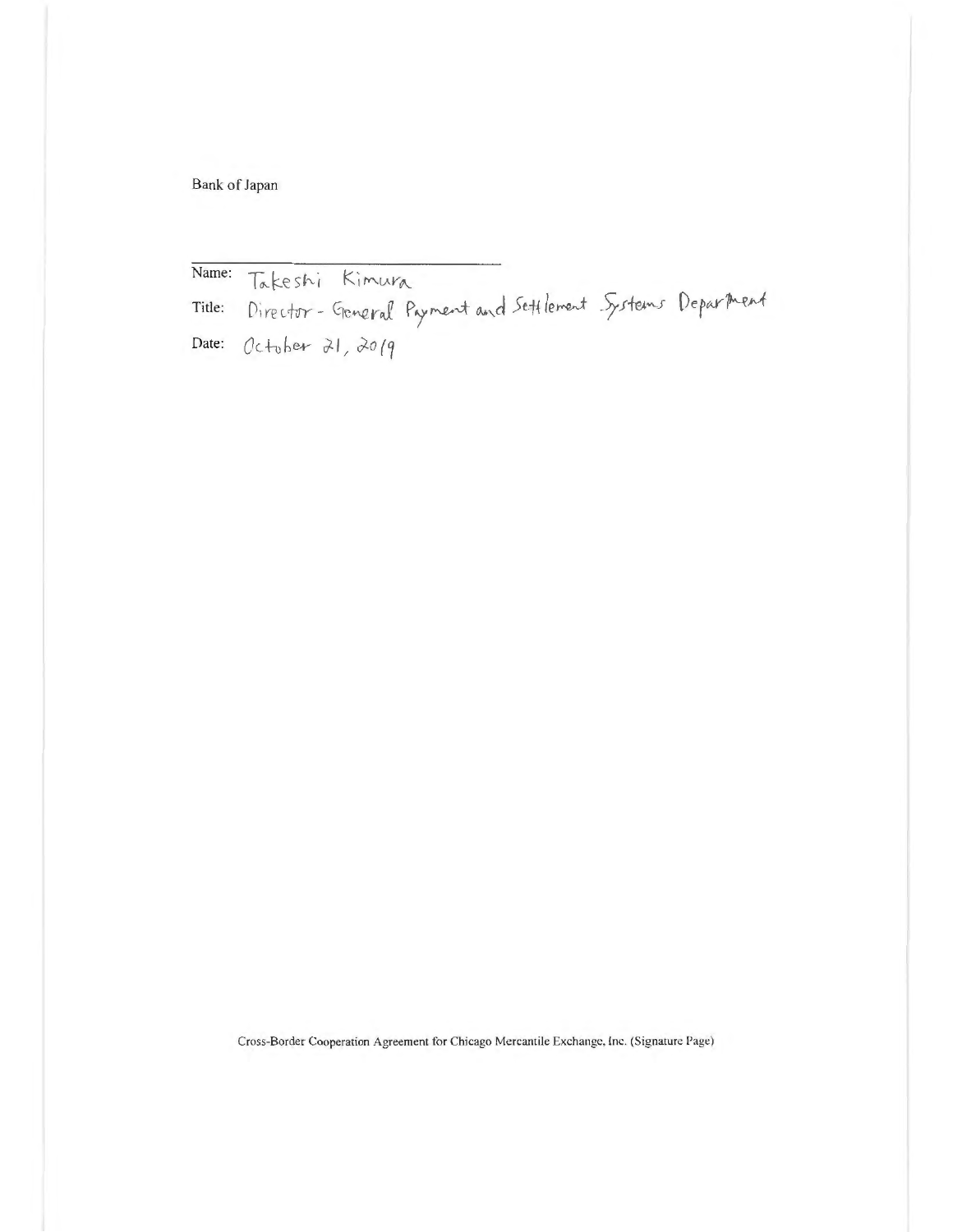**Financial Services Agency** 

Name: Satoshi Ikeda Title: Director for Exchanges and FMIs, Financial Markets Division<br>Date: 27 <del>Novem</del> October 2019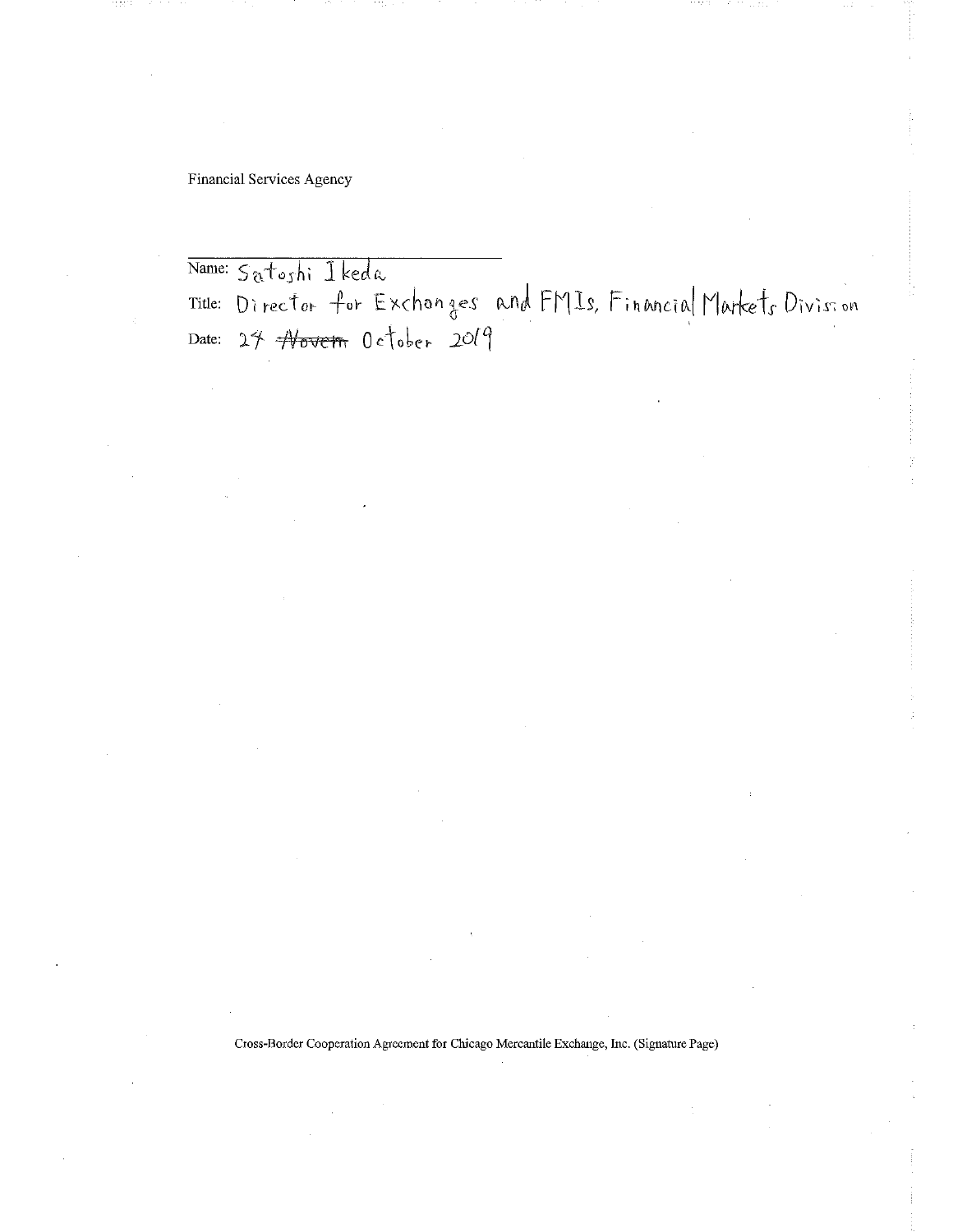Banco de Mexico

Name: Othón Martino Moreno González

Title: Director of Payment Systems and Market Infrastructure Policy and Studies

Date: January 22<sup>nd</sup>, 2020

Banco de Mexico

Name: José Elías Romero Apis Hernández

Title: Manager of International and Special Legal Affairs

Date: January 22<sup>nd</sup>, 2020

This MoU is signed in accordance with articles 4, first paragraph, 8, first and third paragraphs, 10, first paragraph, 17, section IV, and 20 Quater, sections IX and XI, of the Bylaws of Banco de Mexico (Reglamento Interior del Banco de México).

N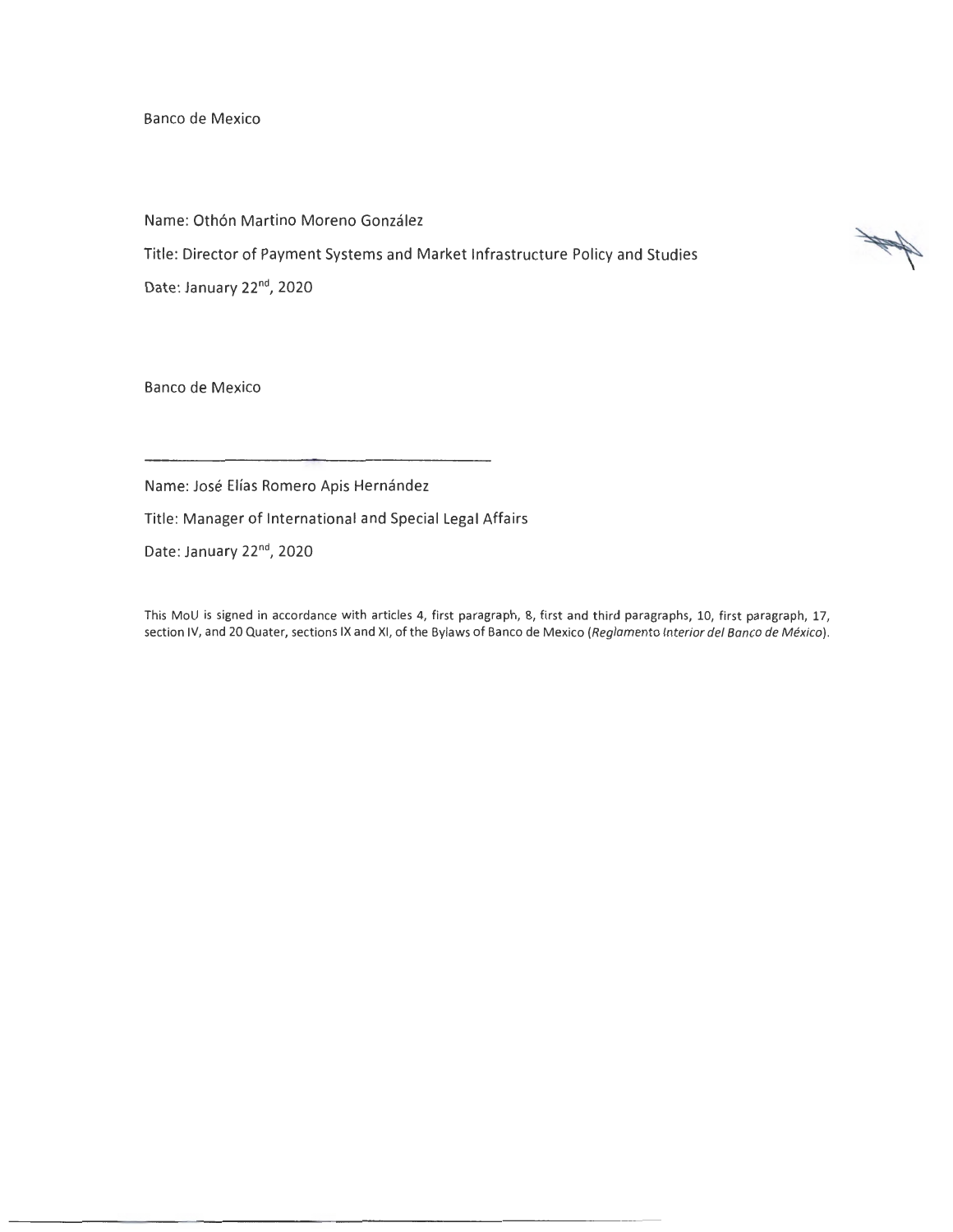De Nadenlandsche Bank

Name Petra Hielliema<br>Title: Divisie Directair / Director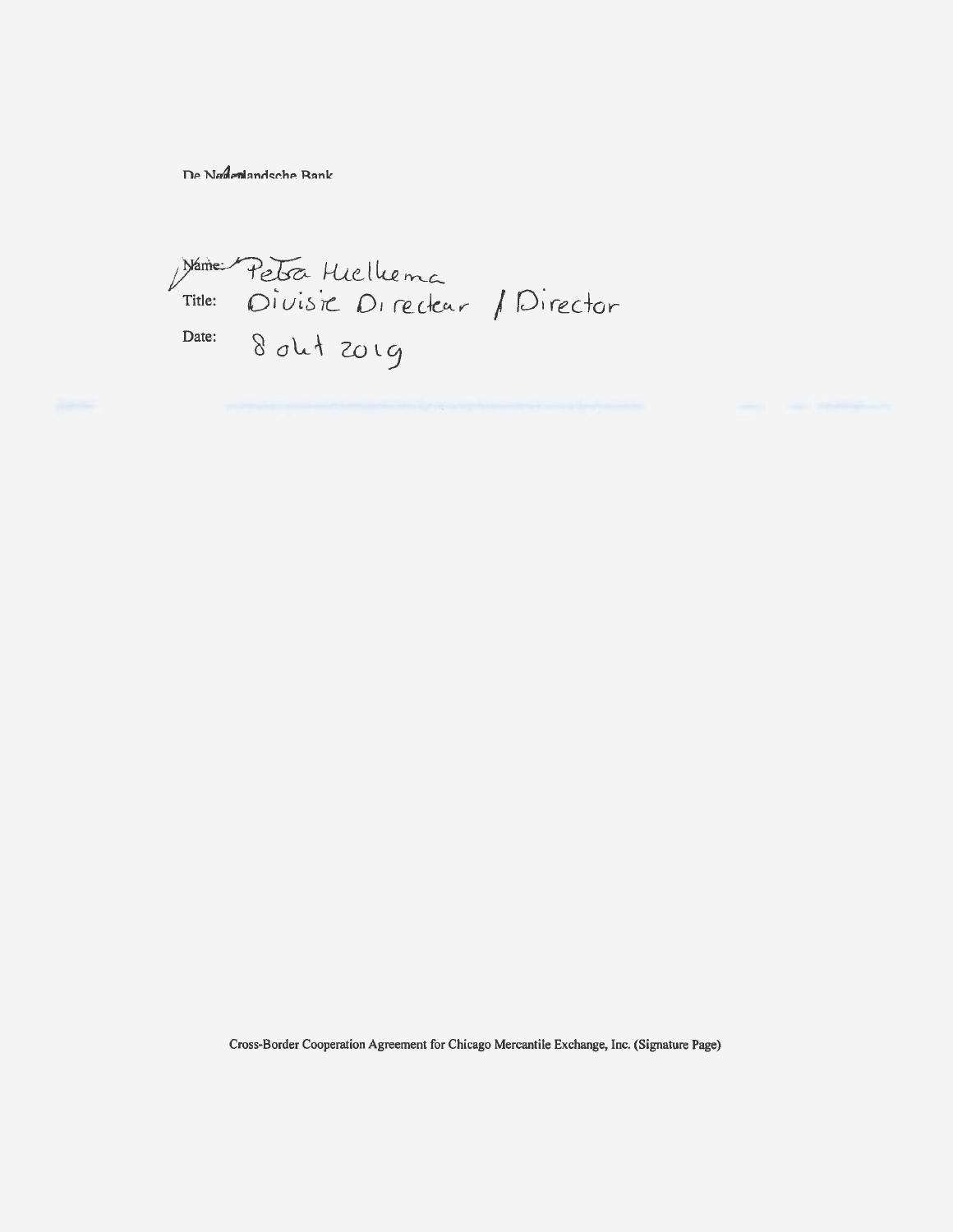# **Bank** of England

Name: SASHA MILLS

Title:

**Contract** 

EBECUTIVE DIRECTOR, RESOLUTION  $4\frac{4}{19}$ 

Date: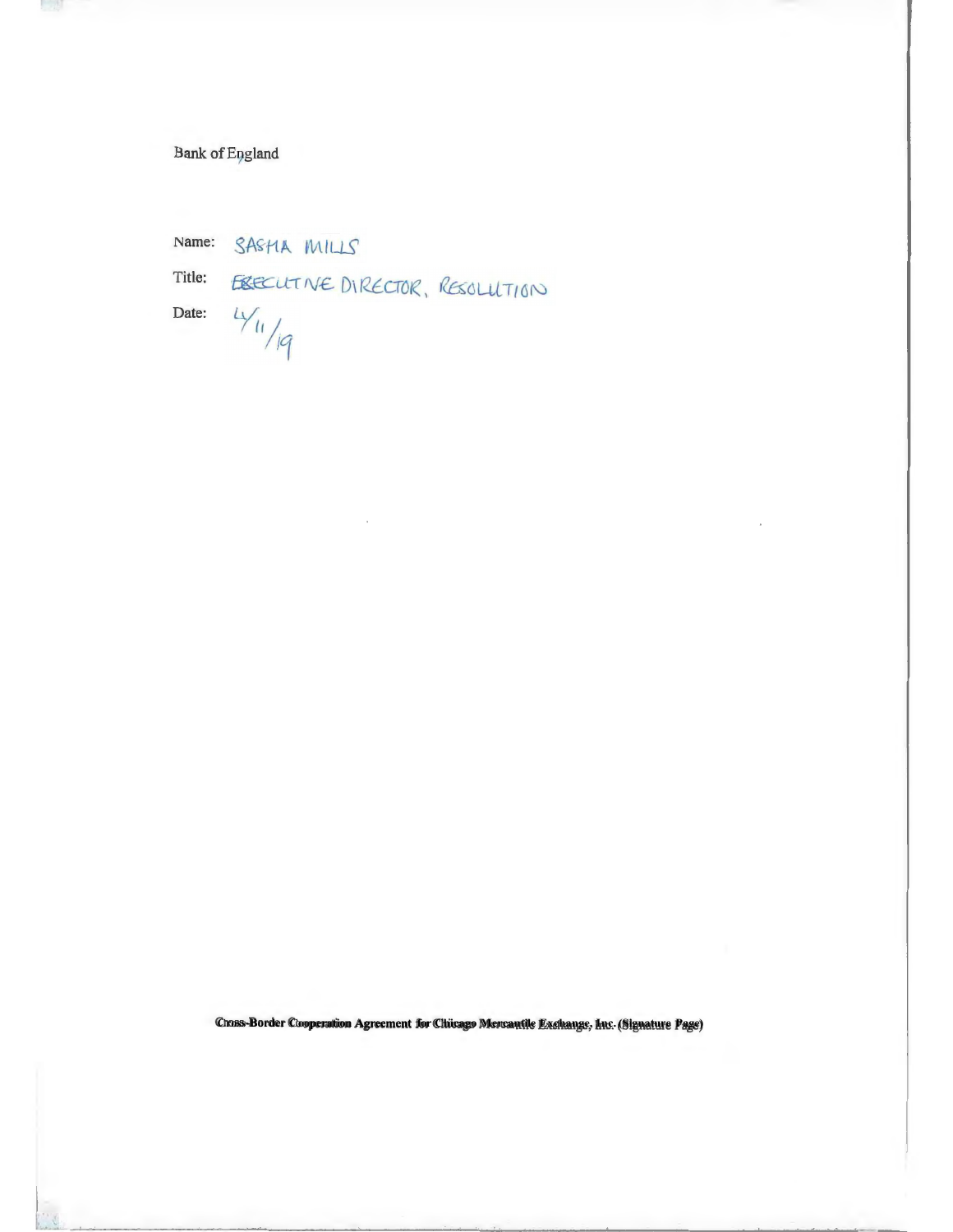Prudential Regulation Authority

Name: Dawid Bailey

Truckenhal Regulation Authority<br>Namme: Dawid Bailley<br>Title: Executive Director, International Banks Supervision<br>Date: 3 | / | | | | | | |

Date:  $31/10/19$ 

Cross-Border Cooperation Agreement for Chicago Mercantile Exchange, Inc. (Signature Page) Cross-Border Cooperation Agreement for Chicago Mercantile Exchange, Inc. (Signature Page)